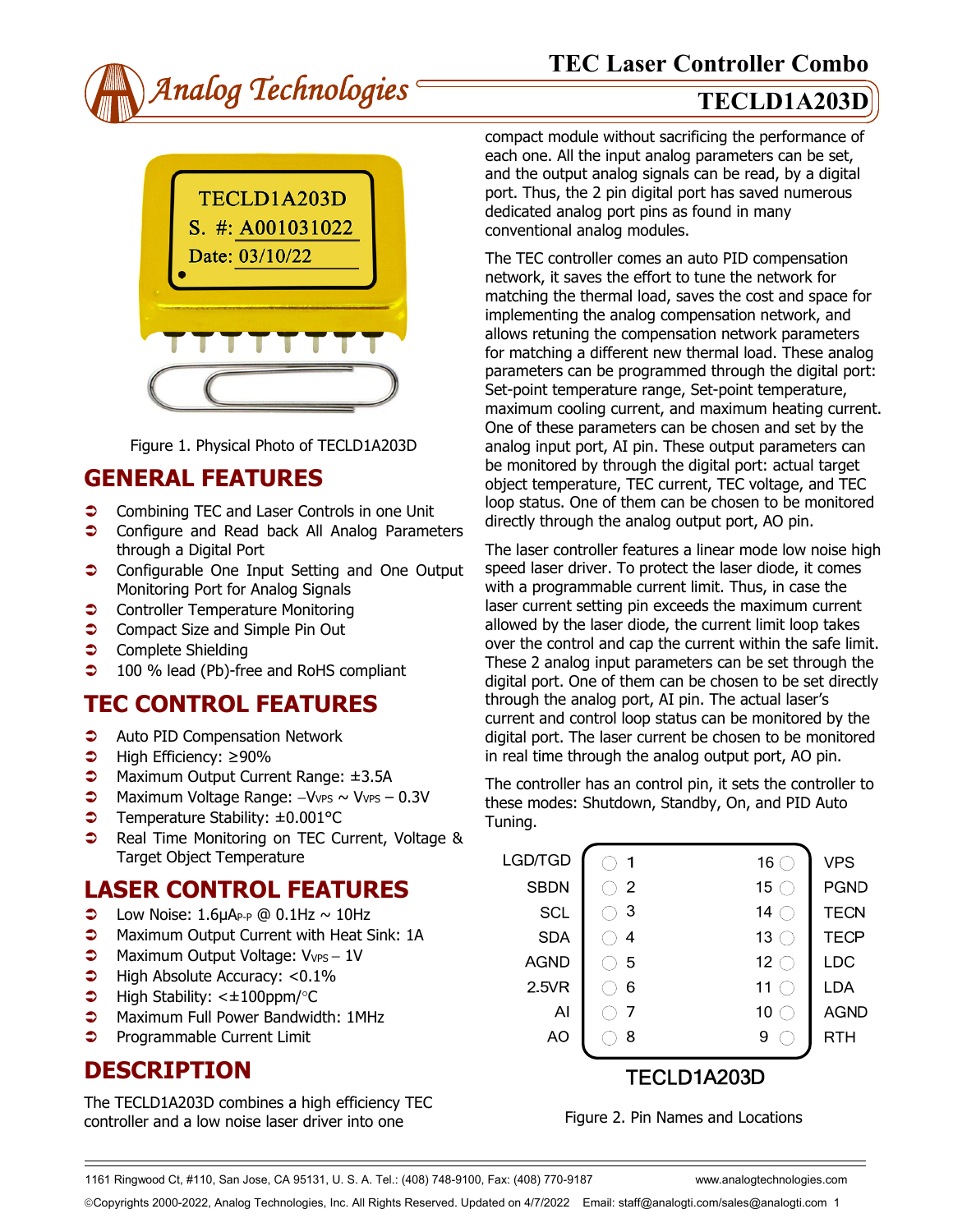

**Warning: The through hole type of modules can only be soldered manually on the board by a ]solder iron of < 310ºC (590ºF), not go through a reflow oven process.** 

# **SPECIFICATIONS**

Table 1. Pin Function Descriptions

| Pin#           | <b>Name</b>    | <b>Type</b>            | <b>Description</b>                                                                                                                                                                                                                                    |  |  |
|----------------|----------------|------------------------|-------------------------------------------------------------------------------------------------------------------------------------------------------------------------------------------------------------------------------------------------------|--|--|
| $\mathbf{1}$   | <b>LGD/TGD</b> | Digital output         | Temperature good indication or Loop Good indication.                                                                                                                                                                                                  |  |  |
| $\overline{2}$ | <b>SBDN</b>    | Digital input          | Shut down control. Negative logic, at the internal chip control input: >1.4V<br>$=$ enable, <0.95V = shut down, normal threshold voltage = 1.2V.                                                                                                      |  |  |
| 3              | <b>SCL</b>     | Serial clock<br>input  | Serial Clock Input. Data is shifted into the SDA pin on the rising edges of<br>SCL and output through the SDA pin on the falling edges of SCL.                                                                                                        |  |  |
| $\overline{4}$ | <b>SDA</b>     | Serial<br>data input   | Serial data input and output.                                                                                                                                                                                                                         |  |  |
| 5              | <b>AGND</b>    | Ground                 | Signal ground pin. Connect ADC and DAC grounds to here.                                                                                                                                                                                               |  |  |
| 6              | <b>2.5VR</b>   | Analog output          | Reference voltage. It can source 3mA max, with $1.2\mu Vp-p$ noise $@0.1$ to<br>10Hz and 20ppm/°C stability max.                                                                                                                                      |  |  |
| $\overline{7}$ | <b>AI</b>      | Analog input           | An external control voltage, instead of the internal DAC, can be used to set<br>the desired LD output current, TEC current limit, TEC voltage limit, TEC<br>temperature. The set point can be monitored in real time.                                 |  |  |
| 8              | <b>AO</b>      | Analog output          | Analog signals can be buffered out this pin by sending commands through<br>the digital serial interface. Output values(LD voltage, LD current, TEC<br>temperature, TEC voltage, TEC current) can be monitored in real time.                           |  |  |
| 9              | <b>RTH</b>     | Analog input           | Connect to the thermistor for sensing the desired object temp. Thermistor's<br>other end connects to the signal ground, pin 4 or pin 10. RRTH = $10k\Omega$ @<br>25°C. Other thermistors or temperature sensors can also be used, consult<br>with us. |  |  |
| 10             | <b>GND</b>     | Ground                 | Signal ground, internally connected to Pin 5 GND. Can be used for<br>connecting the thermistor.                                                                                                                                                       |  |  |
| 11             | <b>LDA</b>     | Analog output          | Laser diode anode. Connect it to the anode of the laser diode.                                                                                                                                                                                        |  |  |
| 12             | <b>LDC</b>     | Analog output          | Laser diode cathode. Connect it to the cathode of the laser diode.                                                                                                                                                                                    |  |  |
| 13             | <b>TECP</b>    | Analog power<br>output | Connects to TEC positive terminal.                                                                                                                                                                                                                    |  |  |
| 14             | <b>TECN</b>    | Analog power<br>output | Connects to TEC negative terminal.                                                                                                                                                                                                                    |  |  |
| 15             | <b>PGND</b>    | Power ground           | Power ground for connecting to the power supply.                                                                                                                                                                                                      |  |  |
| 16             | <b>VPS</b>     | Power input            | Positive power supply rail. The value is 5V.                                                                                                                                                                                                          |  |  |

1161 Ringwood Ct, #110, San Jose, CA 95131, U. S. A. Tel.: (408) 748-9100, Fax: (408) 770-9187 www.analogtechnologies.com

Copyrights 2000-2022, Analog Technologies, Inc. All Rights Reserved. Updated on 4/7/2022 Email: staff@analogti.com/sales@analogti.com 2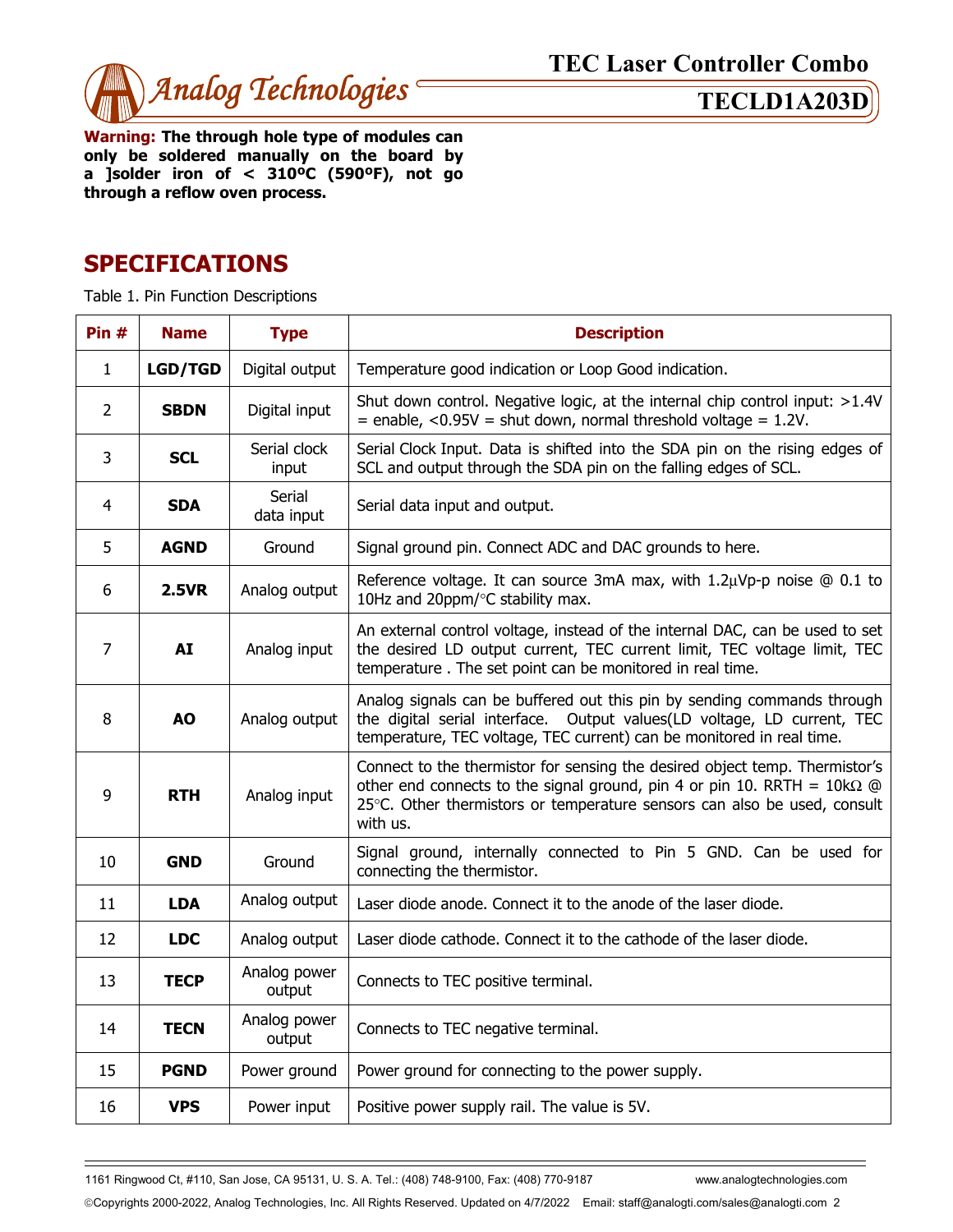

## Table 1. Electrical characteristics.

| <b>Symbol</b>           | <b>Parameter</b>                                                 |             | <b>Max</b> | <b>Units</b> |
|-------------------------|------------------------------------------------------------------|-------------|------------|--------------|
| f <sub>SCL</sub>        | Clock Frequency, SCL                                             |             | 400        | kHz          |
| t <sub>LOW</sub>        | Clock Pulse Width Low                                            | 1.2         |            | μs           |
| thigh                   | Clock Pulse Width High                                           | 0.6         |            | μs           |
| taa                     | Clock Low to Data Out Valid                                      | 0.1         | 0.9        | μs           |
| <b>t</b> <sub>BUF</sub> | Time the bus must be free before a new transmission can start(2) | 1.2         |            | μs           |
| <b>THD.STA</b>          | Start Hold Time                                                  | 0.6         |            | μs           |
| tsu.sta                 | Start Set-up Time                                                | 0.6         |            | μs           |
| <b>t</b> hd.dat         | Data In Hold Time                                                | $\mathbf 0$ |            | μs           |
| <b>t</b> su.dat         | Data In Set-up Time                                              | 100         |            | ns           |
| t <sub>R</sub>          | Inputs Rise Time                                                 |             | 300        | ns           |
| tF                      | <b>Inputs Fall Time</b>                                          |             | 300        | ns           |
| tsu.sto                 | Stop Set-up Time                                                 | 0.6         |            | μs           |
| t <sub>DH</sub>         | Data Out Hold Time                                               | 50          |            | ns           |



Figure 3. SCL: Serial Clock, SDA: Serial Data I/O





1161 Ringwood Ct, #110, San Jose, CA 95131, U. S. A. Tel.: (408) 748-9100, Fax: (408) 770-9187 www.analogtechnologies.com

Copyrights 2000-2022, Analog Technologies, Inc. All Rights Reserved. Updated on 4/7/2022 Email: staff@analogti.com/sales@analogti.com 3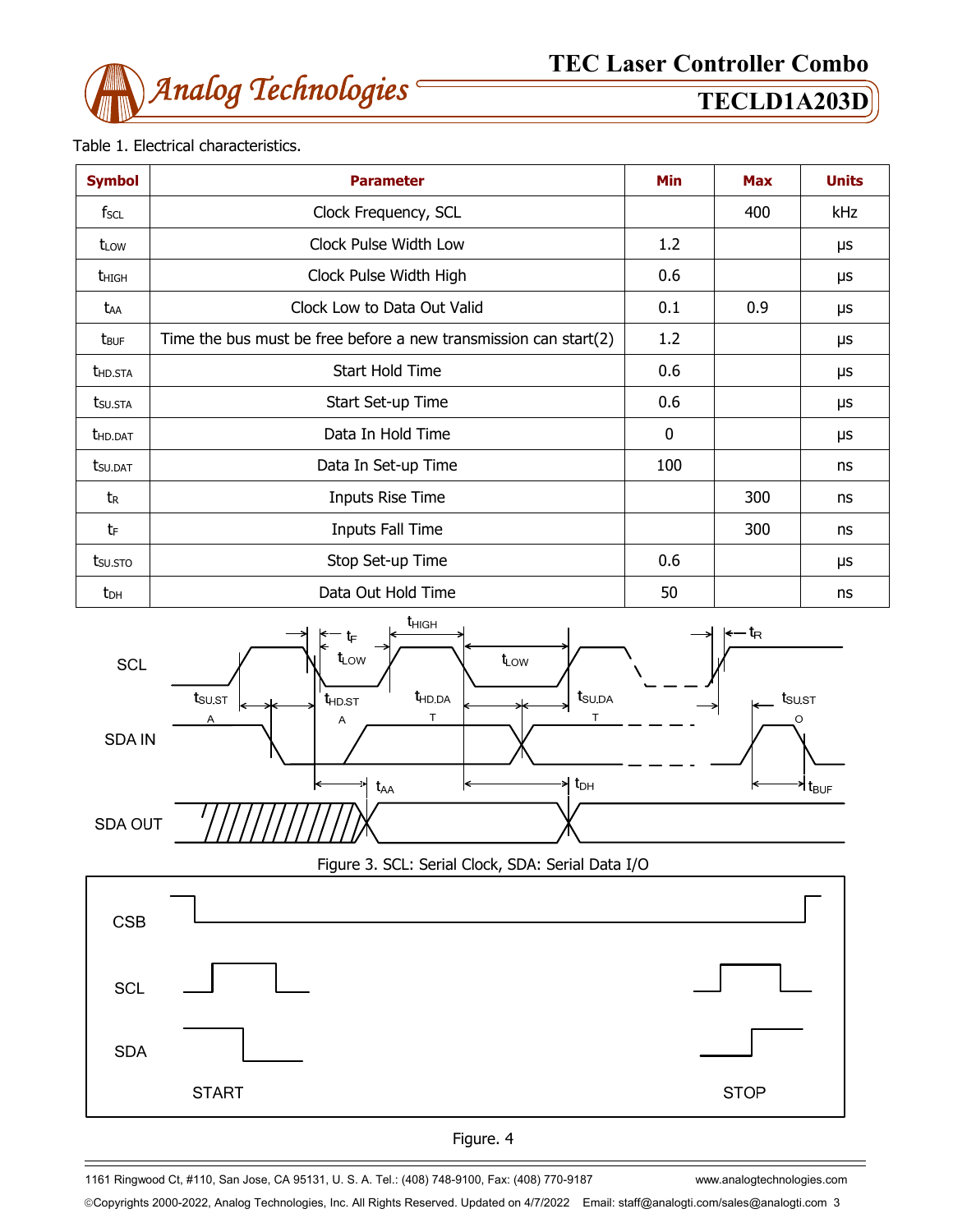

Table. 3

| <b>START</b> | <b>DECICE ADDRESS</b> | R/W | ACK | <b>REDA DATA WRITE DATA</b> | <b>STOP</b> |
|--------------|-----------------------|-----|-----|-----------------------------|-------------|
|              | 0000000 or 1000000    |     |     | 00000000                    |             |

## Table 4. REGISTER MAP command

| <b>REGISTER</b> | <b>DESCRIPTION</b>       | R/W | <b>SIZE</b> | <b>ADDR</b> | <b>DEFAULT VALUE</b> |
|-----------------|--------------------------|-----|-------------|-------------|----------------------|
| Al              | Device control           | R/W |             | 0x00        | 0x0                  |
| AO              | Device operation summary |     |             | 0x80        | 0x80                 |

### Table 5. AI REGISTER

| <b>BITS</b> | <b>SYMBOL</b> | <b>DESCRIPTION</b>                                                                                                                                                                                                                                                                                                                                                       |
|-------------|---------------|--------------------------------------------------------------------------------------------------------------------------------------------------------------------------------------------------------------------------------------------------------------------------------------------------------------------------------------------------------------------------|
| B[0]        | LIS.          | Laser current set. OV to 2.5V sets the laser current from 0 to 1A linearly.                                                                                                                                                                                                                                                                                              |
| B[1]        | <b>TMS</b>    | Object set-point temperature input port. It is internally tied by a 500k resistor to the<br>half value of the reference voltage, 1.25V. The open circuit voltage of this pin is thus<br>1.25V, corresponding to a set-point temperature of 25°C by using the default<br>temperature network (with the set-point temperature range being from 15°C to<br>$35^{\circ}$ C). |
| B[2]        | <b>ILMC</b>   | TEC cooling limits                                                                                                                                                                                                                                                                                                                                                       |
| B[3]        | ILMH          | TEC heating limits                                                                                                                                                                                                                                                                                                                                                       |
| B[4]        | <b>VLM</b>    | TEC voltage limits                                                                                                                                                                                                                                                                                                                                                       |
| B[5]        | NC.           |                                                                                                                                                                                                                                                                                                                                                                          |
| B[6]        | NC.           |                                                                                                                                                                                                                                                                                                                                                                          |
| B[7]        | <b>NC</b>     |                                                                                                                                                                                                                                                                                                                                                                          |

### Table 6. AO REGISTER

| <b>BITS</b> | <b>SYMBOL</b> | <b>DESCRIPTION</b>                                                                                                                                                                            |
|-------------|---------------|-----------------------------------------------------------------------------------------------------------------------------------------------------------------------------------------------|
| B[0]        | LIO           | Laser current output indication. OV to 2.5V indicates the laser current from 0A to 1A<br>linearly.                                                                                            |
| B[1]        | <b>LDA</b>    | Laser diode anode. Connect it to the anode of the laser diode. This pin is used to<br>drive a laser of which the cathode is connected to the case and the case is connected<br>to the ground. |
| B[2]        | <b>TMO</b>    | Actual object temperature. 0.1V to 2.5V indicates the default temperature network<br>from 15°C to 35°C.                                                                                       |
| B[3]        | <b>VTEC</b>   | TEC Voltage Output.                                                                                                                                                                           |
| B[4]        | <b>ITEC</b>   | <b>TEC Current Output.</b>                                                                                                                                                                    |
| B[5]        | <b>CTMO</b>   | The driver internal temperature indication output.                                                                                                                                            |
| B[5]        | NC.           |                                                                                                                                                                                               |
| B[6]        | <b>NC</b>     |                                                                                                                                                                                               |
| B[7]        | <b>NC</b>     |                                                                                                                                                                                               |

1161 Ringwood Ct, #110, San Jose, CA 95131, U. S. A. Tel.: (408) 748-9100, Fax: (408) 770-9187 www.analogtechnologies.com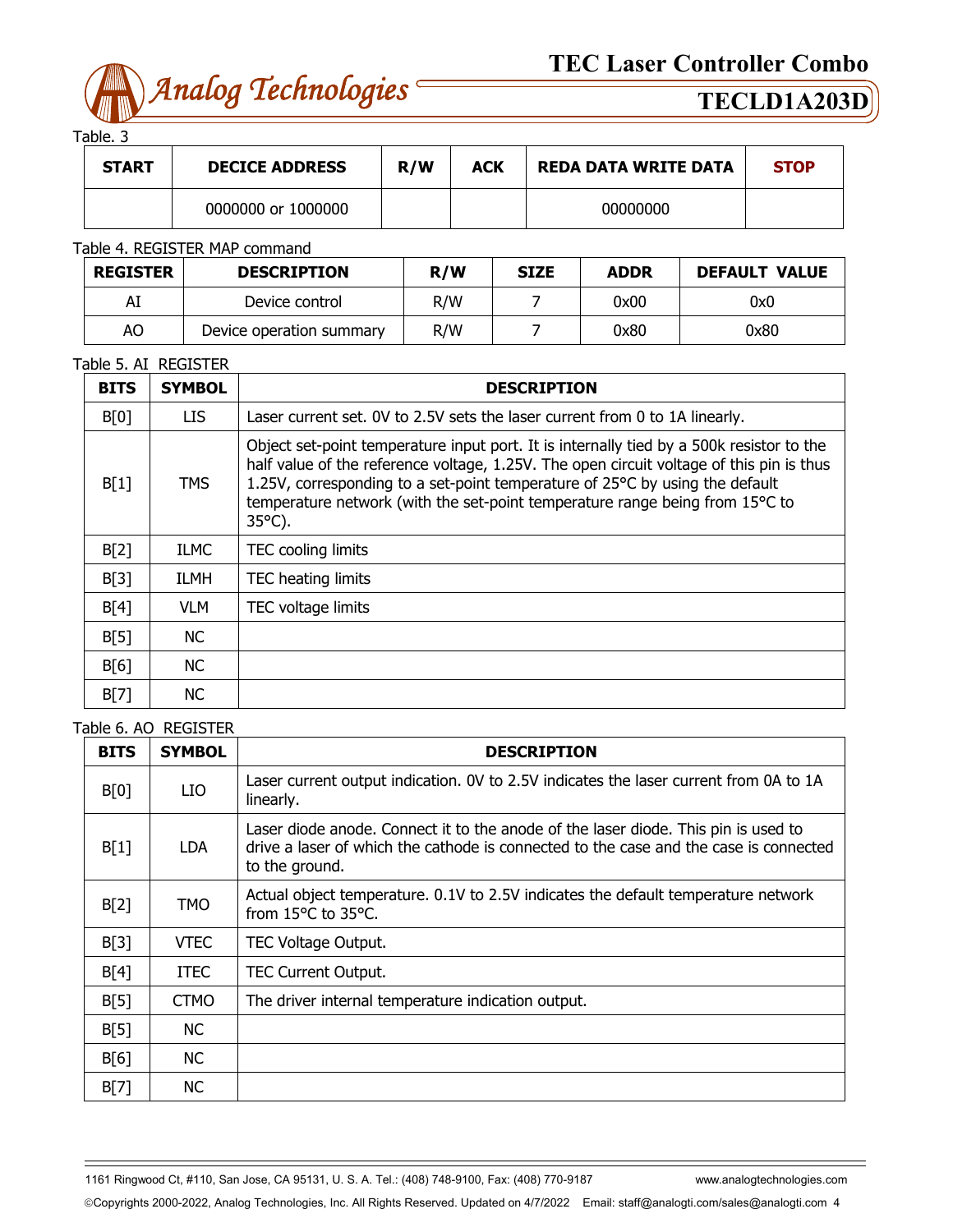

# **MECHANICAL DIMENSIONS**





1161 Ringwood Ct, #110, San Jose, CA 95131, U. S. A. Tel.: (408) 748-9100, Fax: (408) 770-9187 www.analogtechnologies.com Copyrights 2000-2022, Analog Technologies, Inc. All Rights Reserved. Updated on 4/7/2022 Email: staff@analogti.com/sales@analogti.com 5